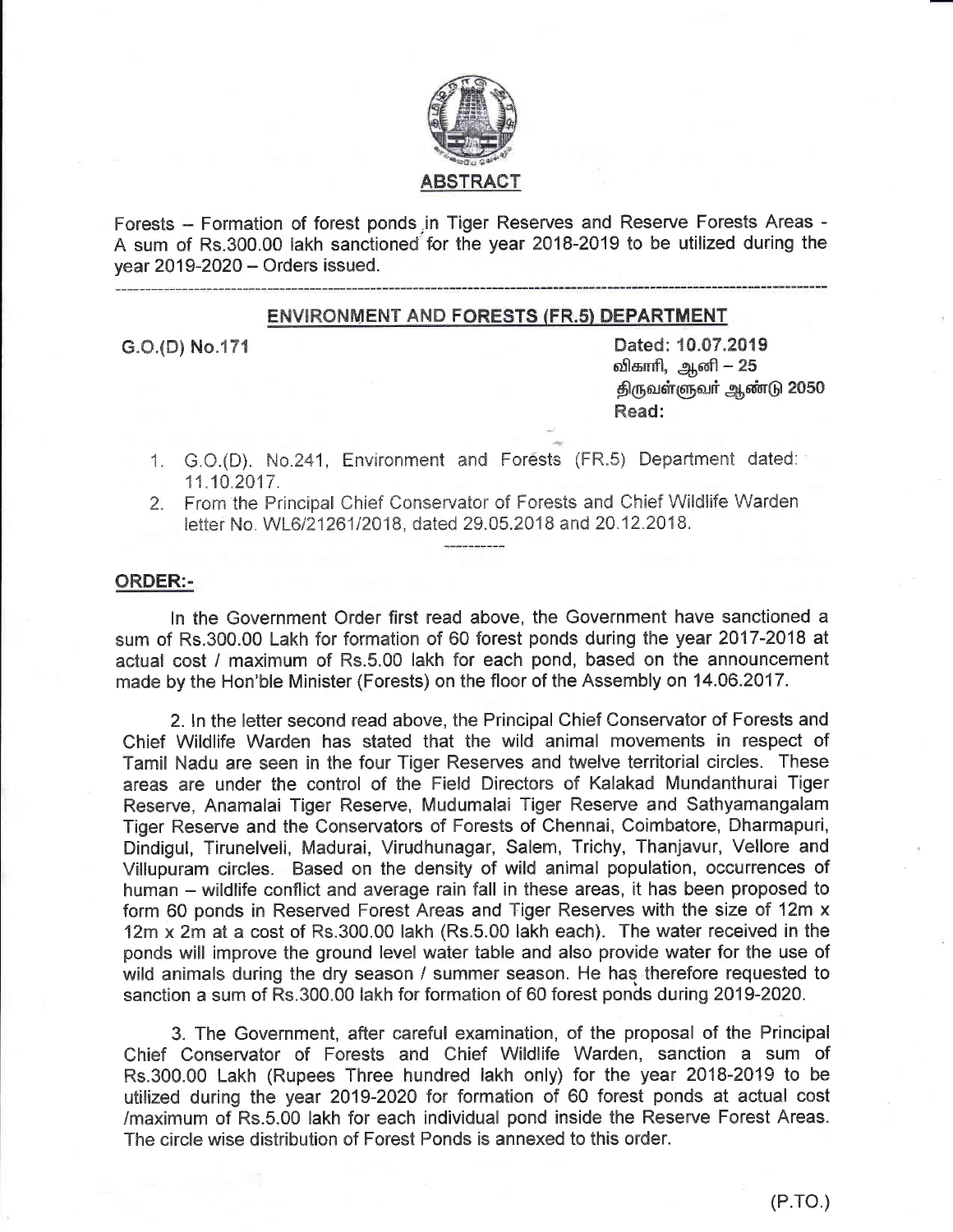4. The expenditure sanctioned in para-3 above shall be debited to the following head of account:-

"4406. Capital outlay on Forestry and Wildlife - 02. Environmental Forestry and Wildlife - 110. Wildlife -State's Expenditure - JR Augmenting drinking water supply to wildlife through Motor energized by solar power 416. Major works - 01 - Major works

IFHRMS (DPC 4406-02-110-JR-41601)"

(Old DPC 4406-02-110-JR-1600)

5. Necessary additional funds will be provided in Revised Estimates / Final Modified Appropriation 2019-2020 to meet the expenditure sanctioned in para 3 above. Pending provision of such funds, the Principal Chief Conservator of Forests and Chief Wildlife Warden is authorized to incur the expenditure. However, the above expenditure shall be brought to the notice of the Legislature by a Specific Inclusion in the Supplementary Estimates for the year 2019-2020 and also directed to include the expenditure sanctioned above while sending the budget proposals for Revised Estimates / Final Modified Appropriation 2019-2020 and also send draft explanatory notes for inclusion of this expenditure in Supplementary Estimates 2019-2020 to Finance (AHD&F/BG.I) Department at an appropriate time without fail.

6. This order issues with the concurrence of the Finance Department vide its U.O. No.30722/Fin.(AHF) Department/2019, dated:05.07.2019 and Additional Sanction Ledger Number 622 (Six Hundred and twenty two)

(BY ORDER OF THE GOVERNOR)

## **SHAMBHU KALLOLIKAR PRINCIPAL SECRETARY TO GOVERNMENT**

#### $To$

The Principal Chief Conservator of Forests, Chennai-15. The Principal Chief Conservator of Forests and Chief Wildlife Warden, Chennai-15. The Principal Accountant General, (A&E), Chennai - 18. The Accountant General, Chennai-18. The Pay and Accounts Officer, Chennai - 35. The Resident Audit Officer.

O/o. Principal Accountant General, (General and Social Sector Audit)

Tamil Nadu Secretariat, Chennai - 9.

#### Copy to:

Hon'ble Chief Minister's Office.

The Senior Personal Assistant to Hon'ble Deputy Chief Minister, Chennai-9. The Special Personal Assistant to Hon'ble Minister (Forests), Chennai-9. The Finance (AHD&F) BG-I/II Department, Chennai-9. SC/SF.

**/FORWARDED BY ORDER/** 

B. Suloch **SECTION OFFICER**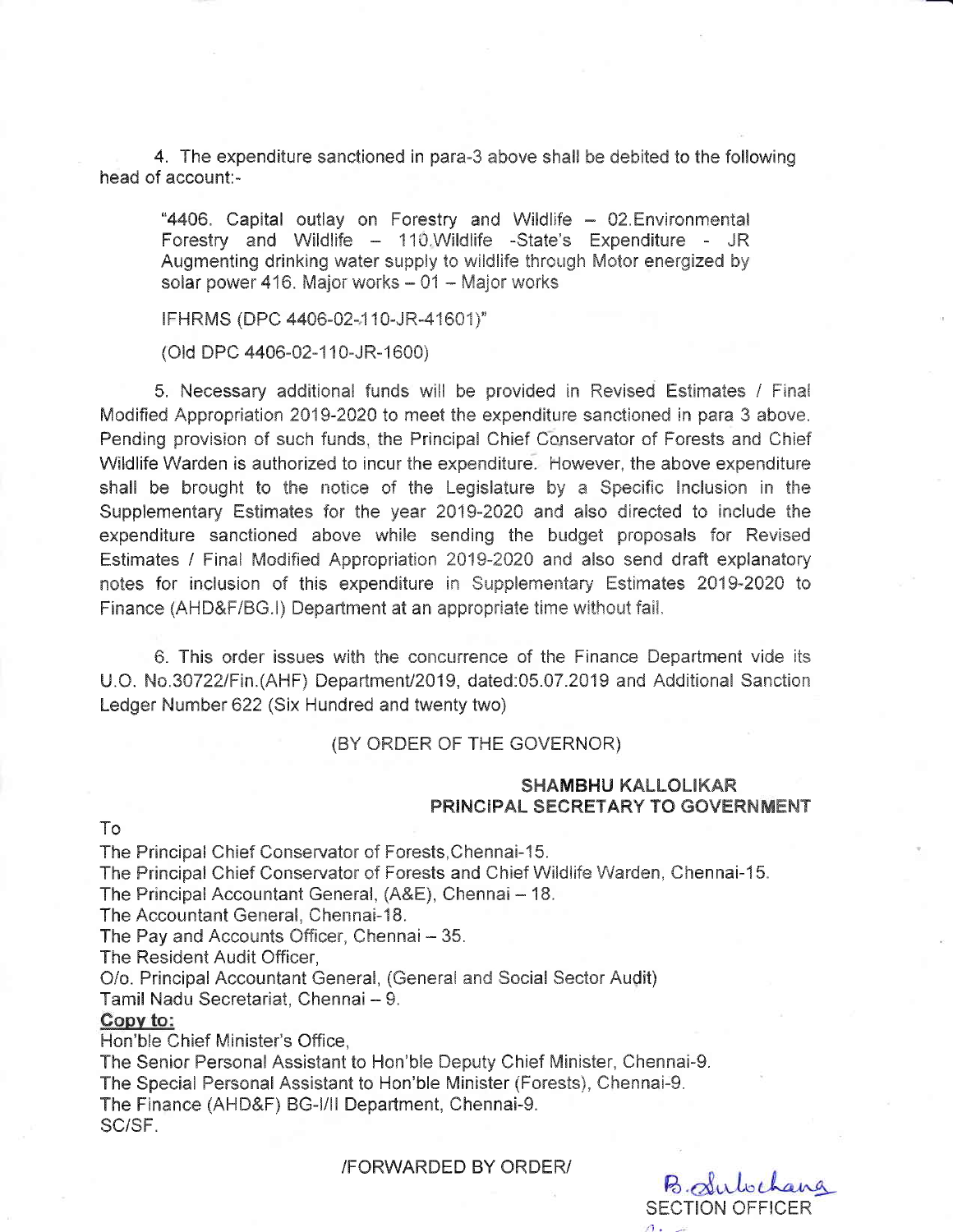# **Annexure** to G.O.(D) No.171, Environment and Forests (FR.5) Department, dated: 10.07.2019

| SI.<br>No.       | Tiger Reserve /<br>Circle                       | <b>Division</b>                | No of Forest<br>Ponds<br>Assigned | Amount<br>Sanctioned<br>(Rs. in lakhs) |  |  |
|------------------|-------------------------------------------------|--------------------------------|-----------------------------------|----------------------------------------|--|--|
| (1)              | (2)                                             | (3)                            | (4)                               | (5)                                    |  |  |
| $\overline{1}$ . | Kalakad<br>Mundanthurai<br><b>Tiger Reserve</b> | Ambasamudram                   | $\mathbf{1}$                      | 5.00                                   |  |  |
|                  |                                                 | Kalakkkad                      | 1                                 | 5.00                                   |  |  |
| $\overline{2}$ . | Mudumalai Tiger<br>Reserve                      | Udhagamandalam                 | 1                                 | 5.00                                   |  |  |
|                  |                                                 | Masinagudi                     | 1                                 | 5.00                                   |  |  |
| $\overline{3}$ . | Anamalai Tiger<br><b>Reserve</b>                | Pollachi                       | 1                                 | 5.00                                   |  |  |
|                  |                                                 | Tirupur                        | 1                                 | 5.00                                   |  |  |
| 4.               | Erode (STR)                                     | Erode                          | $\overline{\mathcal{S}}$          | 15.00                                  |  |  |
|                  |                                                 | Sathyamangalam                 | $\overline{\overline{3}}$         | 15.00                                  |  |  |
|                  |                                                 | <b>Hasanur</b>                 | $\overline{3}$                    | 15.00                                  |  |  |
| 5.               | Chennai                                         | Chennai                        | 1                                 | 5.00                                   |  |  |
|                  |                                                 | Kancheepuram                   | 1                                 | 5.00                                   |  |  |
|                  |                                                 | Tiruvallur                     | 1                                 | 5.00                                   |  |  |
| 6.               | Coimbatore                                      | Coimbatore                     | $\overline{\mathbf{3}}$           | 15.00                                  |  |  |
|                  |                                                 | Gudalur                        | 1                                 | 5.00                                   |  |  |
|                  |                                                 | Nilgiris                       | $\overline{2}$                    | 10.00                                  |  |  |
| 7.               | Dharmapuri                                      | Dharmapuri                     | $\overline{3}$                    | 15.00                                  |  |  |
|                  |                                                 | Krishnagiri                    | 3                                 | 15.00                                  |  |  |
|                  |                                                 | Hosur                          | 1                                 | 5.00                                   |  |  |
| 8.               | Dindigul                                        | Dindigul                       | 3                                 | 15.00                                  |  |  |
|                  |                                                 | Kodaikanal                     | 1                                 | 5.00                                   |  |  |
|                  |                                                 | Karur                          | 1                                 | 5.00                                   |  |  |
| 9.               | Tirunelveli                                     | Tirunelveli                    | $\overline{2}$                    | 10.00                                  |  |  |
|                  |                                                 | Thoothukudi                    | 1                                 | 5.00                                   |  |  |
| 10.              | Madurai                                         | Madurai                        | 1                                 | 5.00                                   |  |  |
|                  |                                                 | Theni                          | 1                                 | 5.00                                   |  |  |
|                  |                                                 | Wildlife Megamalai             | 1                                 | 5.00                                   |  |  |
| 11.              | Virudhunagar                                    | <b>Srivilliputhur Wildlife</b> | $\overline{2}$                    | 10.00                                  |  |  |
|                  |                                                 | Sivagangai                     | $\overline{2}$                    | 10.00                                  |  |  |
| 12.              | Salem                                           | Salem                          | 1                                 | 5.00                                   |  |  |
|                  |                                                 | Namakkal                       | 1                                 | 5.00                                   |  |  |
| 13.              | Trichy                                          | <b>Trichy</b>                  | 1                                 | 5.00                                   |  |  |
|                  |                                                 | Perambalur                     | 1                                 | 5.00                                   |  |  |
|                  |                                                 | Pudukottai                     | 1                                 | 5.00                                   |  |  |
|                  |                                                 | Ariyalur                       | 1                                 | 5.00                                   |  |  |